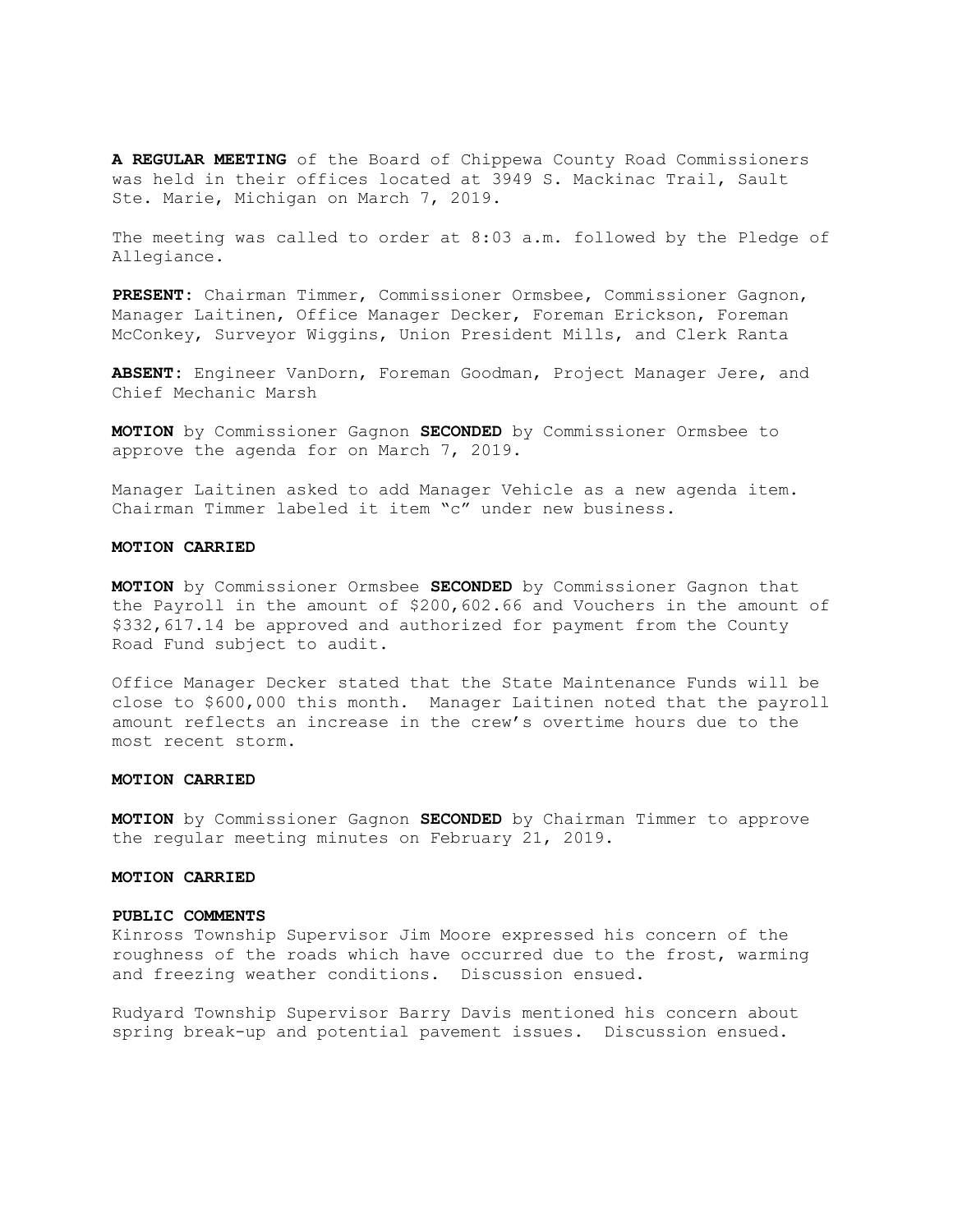## STAFF REPORTS

Foreman Erickson

- We have been extremely busy since the last storm occurred. Cannot complement the crew enough on their dedication to plowing the roads. Two staff came to work on snow machines. Very fortunate to have this crew. While the majority of roads like I-75, and M-129 remained closed due to visibility, high winds and drifts, our crews remained vigilant and we got them reopened quickly.
- Working on corner visibility. Cutting back the banks.
- **•** Started receiving calls regarding water issues.
- Guys are doing a great job!

Foreman McConkey

- Would like to reiterate what Forman Erickson said. We have a great crew. It is not easy to plow in a wind storm.
- Water problems. Water is flowing under the snow. Opening up the culverts.
- Had a few break downs, but the spares are working well.
- Winging back the banks.
- New mechanic is working out well. He is full of energy.

Surveyor Wiggins

- Caught up on wetland and culvert permits. Received culvert permit for Lakeshore Drive.
- $\bullet$  Have been working on Act 51 Maps.
- Working on new maps for Keith and the guys in the garage. The map separates primary roads from local roads. It also lists gravel pit locations. The map helps the new employees.

Office Manager Decker

- The auditors are in this week and have been working with them.
- Finishing up I.T. issues.

Union President Mills

No Report

### MANAGER'S REPORT

- Would like to pass on thanks to all the crew for their dedication and work ethic that was displayed during the last storm.
- All major roads were closed with the exception of Mackinac Trail which had escorts throughout the day. Recap of Monday's storm was shared. Discussion ensued.
- Our new engineer is working out very well. The Lakeshore Drive job program application and permits have been completed.
- Lansing has assigned two different federal job numbers to this project and is working to correct the issue. Both were approved.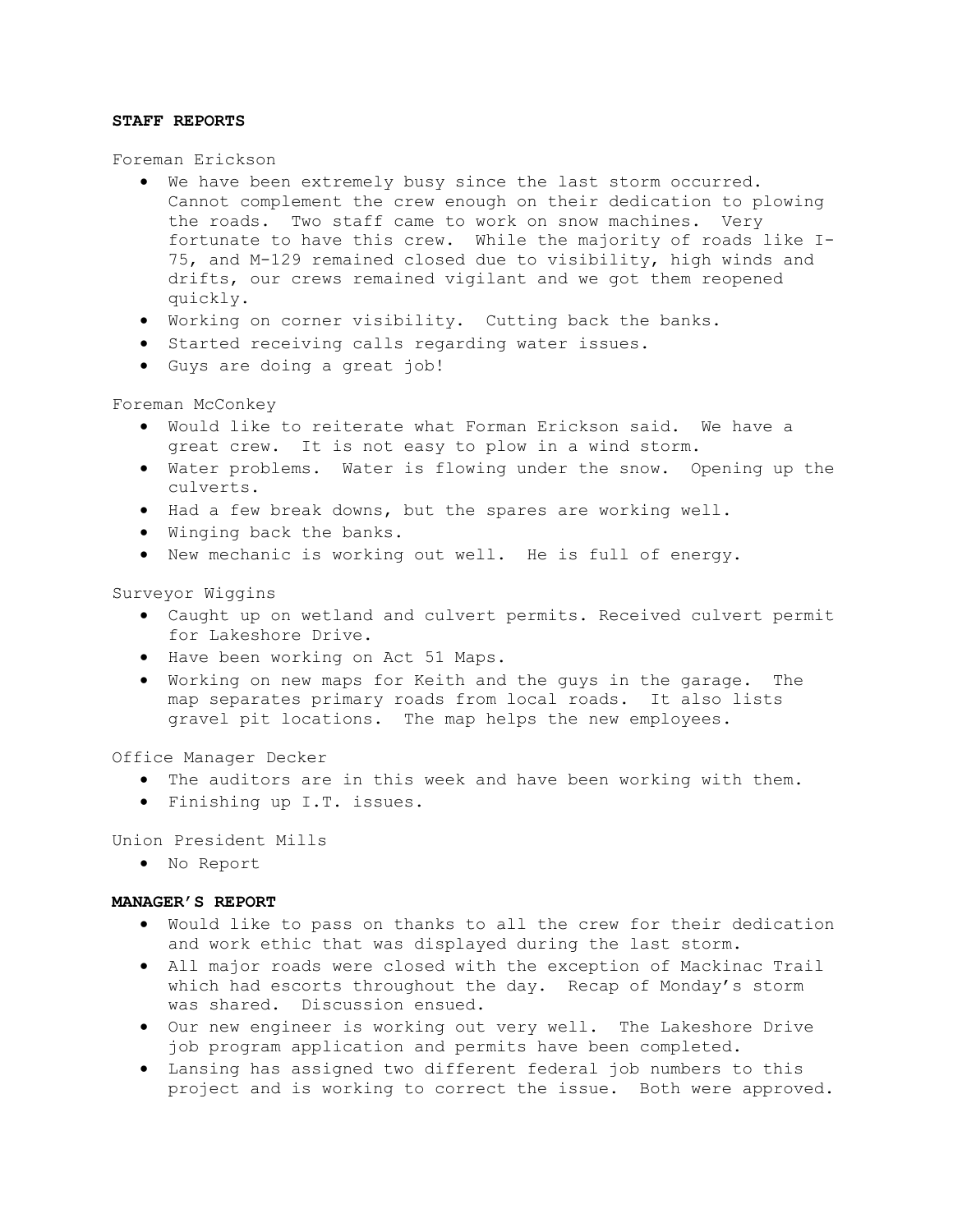- Final historic and SHPO clearance for the Lakeshore Drive project has been approved. Running tight on the estimate.
- Office improvement is going well. Construction begins on the wall of the engineer's office next week.
- Safety meeting for MSHA is scheduled for April 24 and 25.
- Annual staff safety meeting will be held May  $1^{st}$ , 2019, at Bruce Township Hall. Lunch will be provided.
- Working with Whitefish Township on a grant for a pedestrian bridge and ORV/snowmobile bridge which would be located at the mouth of the Tahquamenon River. Also wanted the bridge to serve as a one lane alternative for traffic should something happen to the highway bridge. Discussion ensued.
- Whitefish Township requested and would like to obtain ownership of the old county garage.
- Spoke about Governor Whitmer's proposed gas tax. Discussion ensued.

## NEW BUSINESS

a. Approval of Act 51 Maps

Added Industrial Park Drive to the Act 51 Maps. First time we are able to submit the maps electronically and do not have to manually print them out.

MOTION by Commissioner Ormsbee SECONDED by Commissioner Gagnon to approve and support the ACT 51 Maps act and allow Chairman Timmer to sign the maps.

## MOTION CARRIED

b. Sugar Island Backhoe

Recently lost the engine on the JCB Backhoe on Sugar Island. It is a repairable machine, but not repairable in the time frame in which we need it with the spring thaw approaching. Received rental quotes from vendors. John Deere won the rental quote. This machine is also available for purchase through the MiDeal program.

MOTION by Commissioner Ormsbee SECONDED by Commissioner Gagnon to approve to rent a backhoe for Sugar Island and leave the option to purchase with Manager Laitinen, not to exceed the MiDeal Price.

### MOTION CARRIED

c. Manager's Vehicle

This is an item budget for this year. Engineer VanDorn is now driving Manager Laitinen's former vehicle while he is using